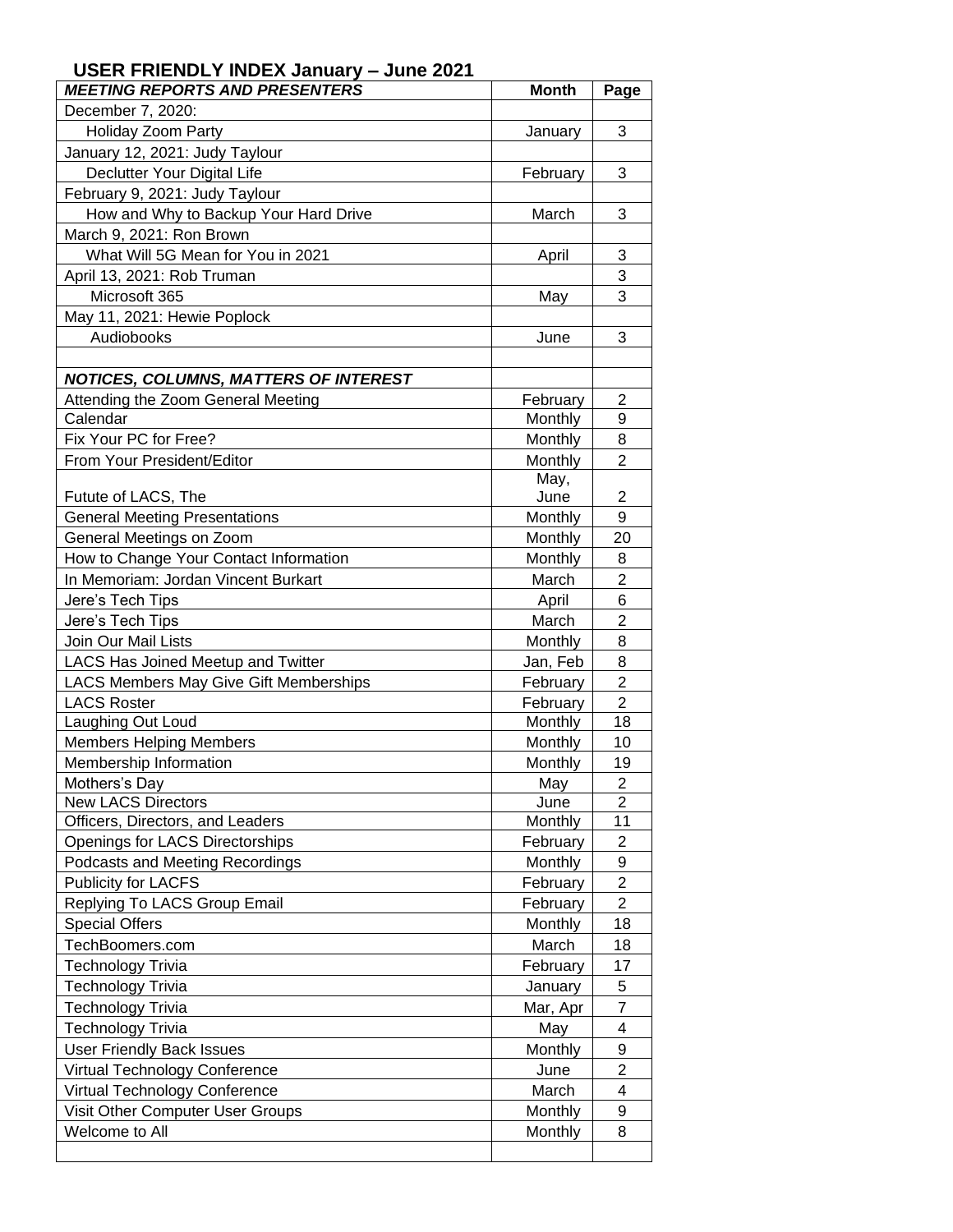| <b>ARTICLES</b>                                      | <b>Author</b>      |          |                         |
|------------------------------------------------------|--------------------|----------|-------------------------|
| A Look Inside Your Computer                          | Bob Rankin*        | May      | 12                      |
| Add a Caption to a Picture in Word                   | Nancy DeMarte*     | April    | 16                      |
| Alerts, Notifications, and Alarms                    | Dorothy Fitch*     | May      | 16                      |
| <b>Avoiding Computer-Based Scams</b>                 | <b>Mark Presky</b> | May      | 5                       |
| Best of CES 2021: The Top Products Coming This Year  | Justin Duino*      | February | 5                       |
| City Walks Lets You Walk Around the Globe            | Suzanne Humphries* | April    | $\overline{2}$          |
| Crossword Puzzles on the Internet                    | Tom Burt*          | May      | 6                       |
| E-Books                                              | Dick Maybach*      | March    | 12                      |
| <b>Electronic Circuit Simulation</b>                 | Dick Maybach*      | February | 12                      |
| <b>Helpful Memory Bytes</b>                          | Jim Cerny*         | January  | $\overline{\mathbf{4}}$ |
| Helping Seniors Learn Technology Skills              | <b>Mark Presky</b> | June     | 4                       |
| <b>How Thermal Printers Work</b>                     | Joe Fedewa*        | April    | 5                       |
| How To Charge Your Android Phone as Fast as Possible | Joe Fedewa*        | June     | 16                      |
| <b>Hyperlinks Are Cool</b>                           | Jim Cerny*         | March    | 17                      |
| Intro To Geocaching                                  | John Krout*        | June     | 12                      |
| Keyboard Refresher Quiz                              | Jim Cerny*         | January  | $\overline{7}$          |
| Knowledge Is Your Best Defense                       | Cory Gunther*      | June     | 6                       |
| National Museum of Natural History Virtual Tour      | Amanda*            | April    | 17                      |
| Online Selling, Part 4                               | Mark Presky        | January  | 4                       |
| Online Selling, Part 5                               | <b>Mark Presky</b> | March    | 5                       |
| React 7-in-1 Vehicle Emergency Multi-Tool            | George Harding*    | June     | 5                       |
| Roybi Robot                                          | George Harding*    | May      | 17                      |
| Safe Experimenting                                   | Dick Maybach*      | May      | 13                      |
| <b>Technology Is Wonderful</b>                       | <b>Mark Presky</b> | April    | $\overline{\mathbf{4}}$ |
| The Best Tools for Beautiful Cable Management        | Michael Crider*    | January  | 12                      |
| The Origen of the Windows Key                        | How-To Geek        | January  | 15                      |
| This 3D Printer Uses Sawdust To Make Real Wood Stuff | Cory Gunther*      | June     | 6                       |
| Those Nasty Pop-Up Ads                               | Jim Cerny*         | February | 16                      |
| Why Are There So Many Internet Jerks?                | Leo Notenboom*     | March    | 6                       |
| Why Linux                                            | Jim Quinn*         | January  | 5                       |
| Wi-Fi - What Happened to b, g, n, ac?                | Phil Sorrentino*   | April    | 14                      |
| Your Password Manager Can Do More                    | Suzanne Humphries* | April    | 12                      |
| Zoom Keyboard Shortcuts                              | Leah Clark         | January  | 17                      |
|                                                      |                    |          |                         |
| SOFTWARE, HARDWARE, AND BOOK REVIEWS                 |                    |          |                         |
| <b>ROYBI Robot</b>                                   | Dick Maybach*      | May      | 17                      |
| The Best Tools for Beautiful Cable Management        | Michael Crider*    | January  | 12                      |
| React 7-in-1 Vehicle Emergency Multi-Tool            | George Harding*    | June     | 5                       |
|                                                      |                    |          |                         |
|                                                      |                    |          |                         |
| *Author of an article reprinted from various         |                    |          |                         |
| user groups and other publications                   |                    |          |                         |
|                                                      |                    |          |                         |

## **USER FRIENDLY TOPIC INDEX: January to June 2021 MONTH PAGE**

| AARP games                | Mav      |  |
|---------------------------|----------|--|
| Ad blockers               | Februarv |  |
| Android tricks and tricks | April    |  |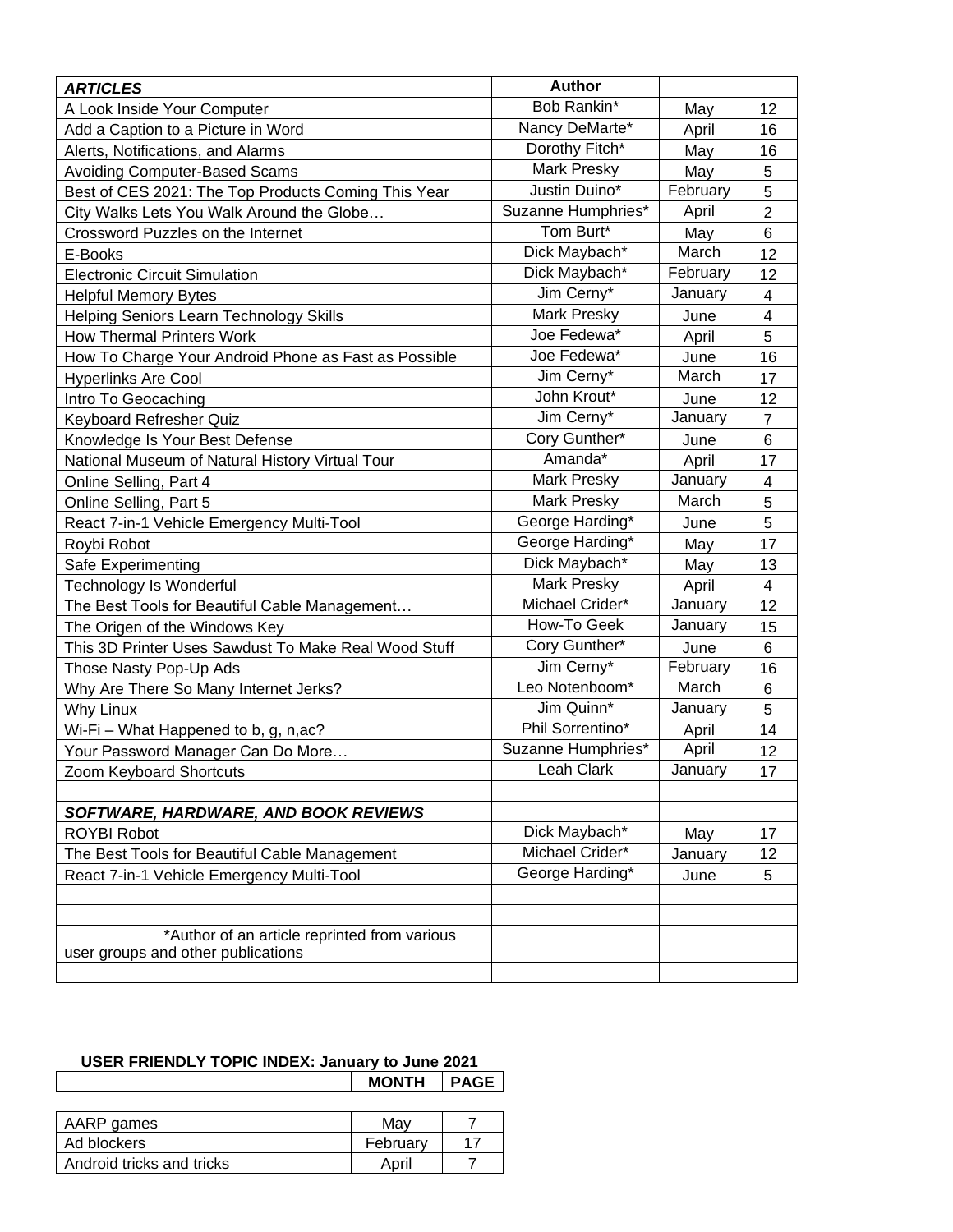| Arcade1U&p X-Men 4                    | February        | 7              |
|---------------------------------------|-----------------|----------------|
| Audacity                              | June            | 2              |
| Audible                               | June            | 3              |
| Audiobooks, library                   | June            | 3              |
| Avidemux                              | June            | $\overline{2}$ |
| Backing up                            | March           | 3              |
| <b>Belarc Advisor</b>                 | May             | 12             |
| <b>Binary System</b>                  | January         | 4              |
| <b>Boatload Puzzles</b>               | May             | 6              |
| Cable clips, sleeves                  | January         | 12, 13         |
| <b>Cable Concealer</b>                | January         | 14             |
| Cable trays                           | January         | 14             |
| Calibre                               | March           | 13             |
| CCleaner                              | March           | 5              |
| Charging stand, magnetic wireless     | February        | 5              |
| Chirp                                 | June            | 4              |
| Chromebook, Samsun Galaxy             | February        | 6              |
| <b>City Walks</b>                     | April           | $\overline{2}$ |
| Cleanup                               | February        | 3,4            |
| Clonezilla                            | March           | 3              |
| <b>CPU</b> holder                     | January         | 14             |
| Death data document                   | June            | $\overline{2}$ |
| Desktop Metal                         | June            | 6              |
| Dictate and Editor, Microsoft Word    | June            | $\overline{2}$ |
| Dictionary.com, puzzles               | May             | 7              |
| Dual-booting                          | May             | 13             |
| <b>Dynamic Spectrum Sharing</b>       | April           | 3              |
| Education software, Roybi Robot       | May             | 17             |
| File Hippo                            | February        | 3              |
| Firewall                              | June            | $\overline{7}$ |
| Fixes, computer                       | April           | 4              |
| Fraud, selling online                 | <b>February</b> | 4              |
| <b>Future of LACS</b>                 | May, June       | $\overline{2}$ |
| Gift memberships                      | January         | $\overline{2}$ |
| Google Voice                          | May             | 5              |
| Google Storage                        | May             | 5              |
| Greeting Card, design for email       | June            | $\overline{2}$ |
| Inkscape                              | March           | 14             |
| Kensington Studio Dock                | February        | 5              |
| Keyboard                              | January         | 7              |
| Keyboards, clean                      | February        | 3              |
| Lenovo Thinkbook                      | February        | 6              |
| Linux                                 | January         | 5              |
| Monitor, LG UltraFine OLED Pro        | February        | $\overline{7}$ |
| Multi-user, Multi-input, Multi-output | April           | 16             |
| myQ Oet Portal                        | February        | 7              |
| National Library Service (NLS)        | June            | 3              |
| Ninite                                | February        | 3              |
| Norway Holiday Traditions             | January         | 3              |
| Notifications, annoying               | April           | $\overline{7}$ |
| OneDrive                              | May             | 4              |
| Online PrivacyWord tips and tricks    | June            | $\overline{2}$ |
| OverDrive                             | June            | 3              |
| Passwo9rds, audit                     | April           | 13             |